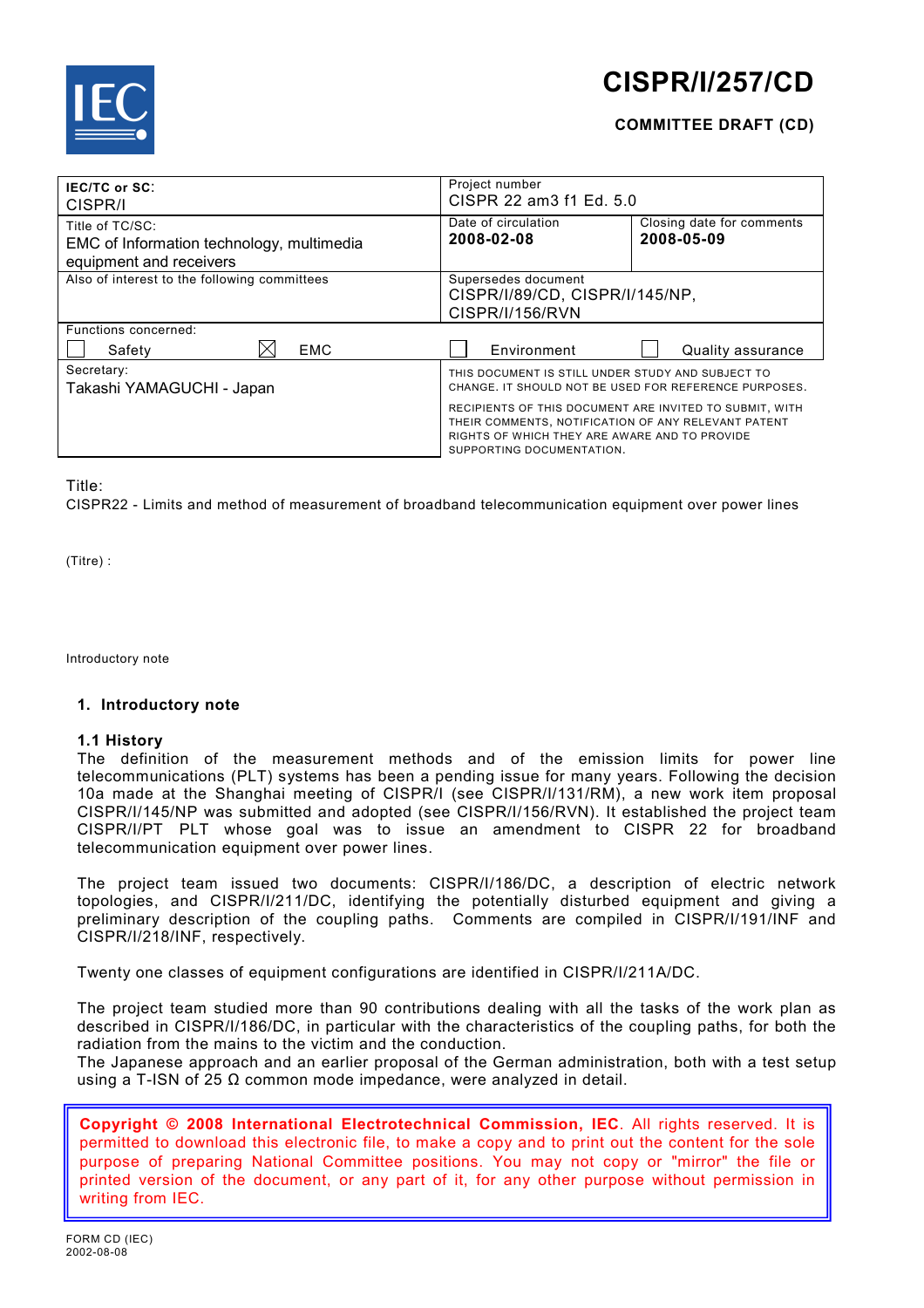This CD is a result of these studies performed and it summarizes contributions made in CISPR/I/PT PLT.

The PT PLT is also working on adaptive dynamic notching and adaptive power management techniques for potential inclusion in any future CD or CDV related to PLT equipment.

The PT PLT also prepared a draft document intended to become a Technical Report on mitigation factors and methods for Power Line Communications that is circulated simultaneously with the present CD under the reference CISPR/I258/DC with the intention to take NC comments into account before circulation as a DTR.

Note: This document supersedes CISPR/I/89/CD.

# **1.2. Scope**

In CISPR 22, conducted disturbances of ITE are measured at the mains terminals and at the telecommunications port separately. Most PLT devices however use one port for both purposes (mains power supply and telecommunications). This leads to the definition of the "PLT port", which is not yet defined in CISPR 22 Ed. 5.2 (2006).

This CD deals with measurement methods and emission limits for power line telecommunications (PLT) devices connected to the mains at the customer premises. These PLT devices may establish network termination or provide local connections to other PLT devices connected at the same premises. They are called "Indoor" PLT devices.

# **1.3. Technical background**

The goal of the technical work is to provide a protection for the equipment and radio services equivalent to the protection provided by the test methods and limits defined in the CISPR22.

The test method proposed is based on the principle that:

- Power supplies of consumer appliances are asymmetrical sources of disturbance for which an AMN (V-network) is suited to determine the interference potential.
- In contrast telecommunication devices, including PLT modems, are engineered to be symmetrical sources. Thus, the common mode current, which is agreed as representative of the potential interference, mainly results from the conversion of the differential current in the connected network. The difference from fed differential mode to common mode is the conversion factor which depends on the symmetry of the connected network.
- The AMN is suitable to measure the so called unsymmetrical voltage generated by the EUT. It does not measure the common mode signal generated by conversion in the connected network. With a symmetric EUT, the method using an AMN simply measures half of the differential mode voltage.
- A T-ISN has to be used.
- The 25  $\Omega$  common mode impedance of the T-ISN was selected to be equal to the common mode impedance of the AMN.
- The test setup with the T-ISN is similar to the present CISPR 22 test setup for the compliance test of telecommunication ports.
- From 1,605 MHz to 30 MHz, the PLT ports are tested twice: the T-ISN is used for conformance testing when the telecommunication function is active and the AMN is used for conformance testing when the telecommunication function is inactive.
- From 150 kHz to 1,605 MHz, the PLT ports are tested using an AMN since the PLT devices are not expected to generate any "wanted signal" in that frequency band for telecommunication on the power lines.

The voltage limits proposed in this CD are the voltage limits applying to the mains ports, according to CISPR 22 (Table 1 and 2). The current limits proposed between 1,605 MHz and 30 MHz are derived for use with the new impedance stabilization network (ISN) which presents a common mode (asymmetric mode) impedance of 25 Ω to the PLT port under test (conversion factor is 20 log10 (25  $Ω$ ) = 28 dB).

The Longitudinal Conversion Loss (LCL) value of 24 dB chosen for the T-ISN is the converging result of two independent approaches.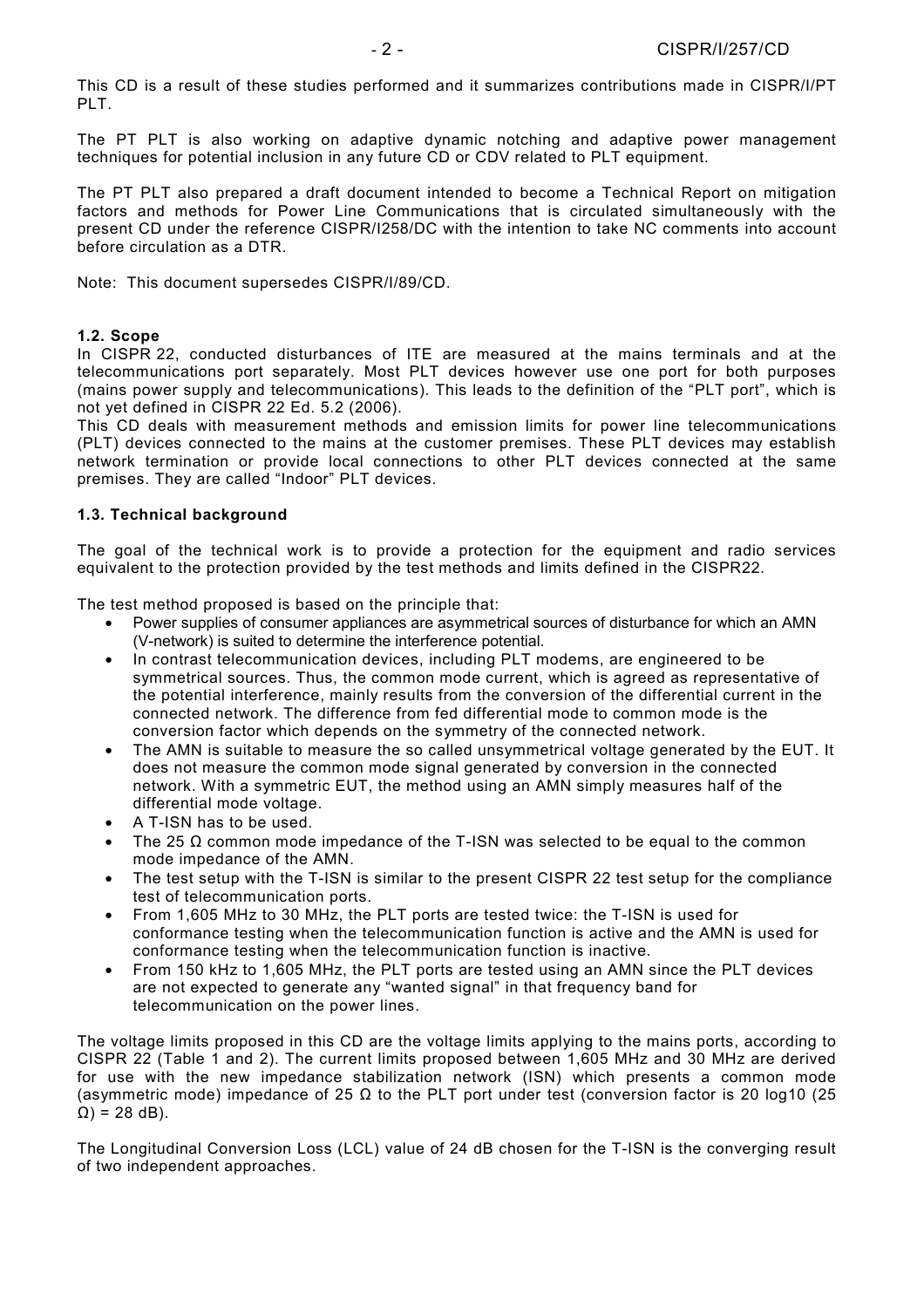- The project team analyzed about 600 measurements of LCL of existing power lines in 6 different countries. No major differences were noted between the results from the different countries.
- The second approach, called the "symmetry decoupling method" consisted in comparing the disturbance on a dummy radio caused by the injection on power lines of asymmetrical signals on one hand and symmetrical signals on the other hand. The measurements confirmed that a symmetrical source causes much less disturbance on the dummy radio than an asymmetrical source adjusted at the same level of injection. The LCL of the T-ISN is determined in such a way that two sources, a symmetrical one measured using the T-ISN and an asymmetrical one measured using an AMN, and meeting the same limits cause comparable interference on the dummy radio.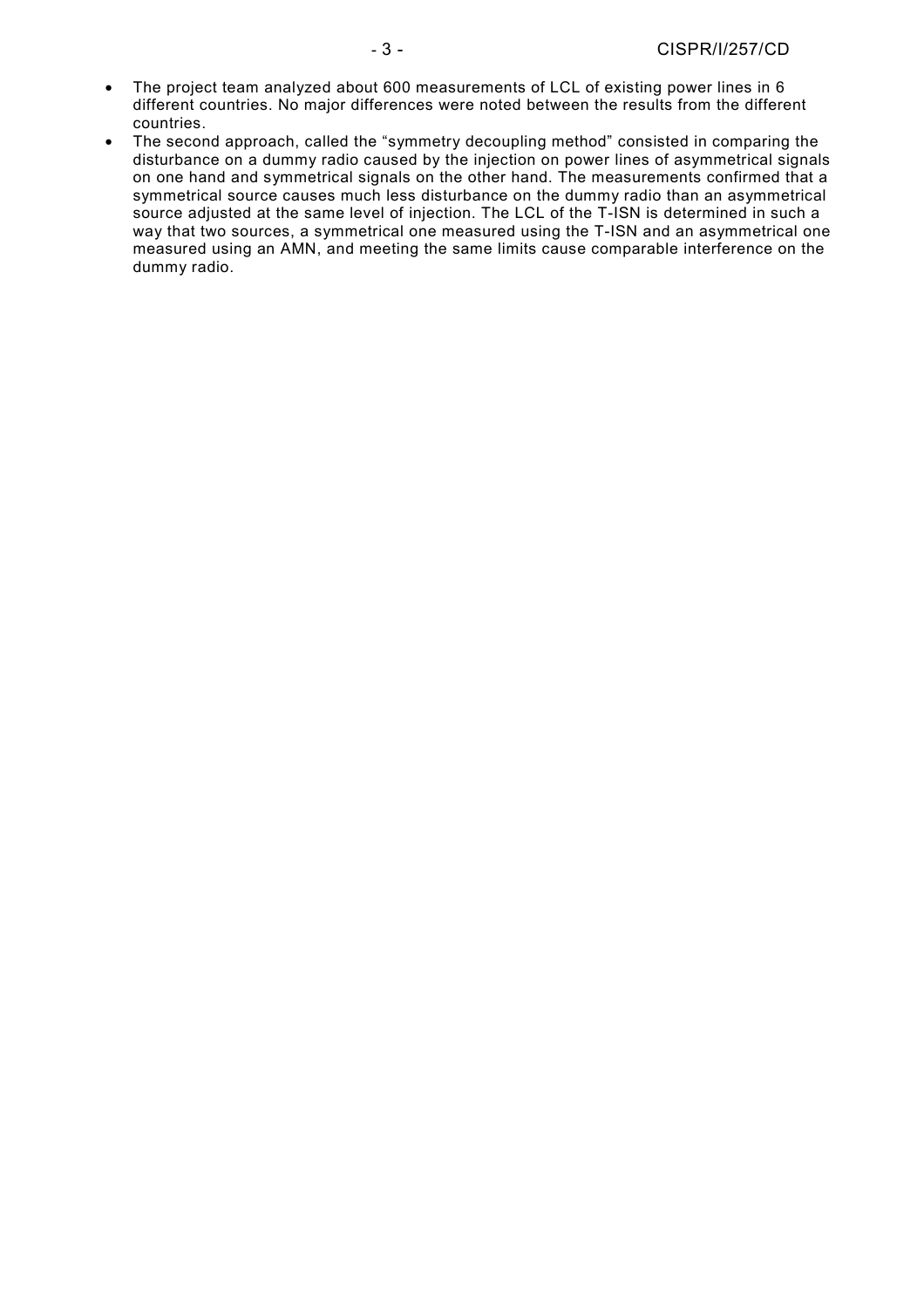# **2. Proposal for amendment to CISPR 22, Edition 5.2**

*The editing instructions are shown in red italic. Three editing instructions are used: change, add and renumber. Changes are described by using strikethrough (to remove old material) or underscore (to add new material).* 

# *Add new clause 3.12 to read as follows:*

# **3.12 PLT port**

A port connecting to power lines supporting data transfer and telecommunications.

*Change the headline of clause 5 to read as follows:* 

# **5 Limits for conducted disturbance at mains ports, PLT ports and telecommunication ports**

# *Change 1st paragraph of clause 5 to read as follows:*

The equipment under test (EUT) shall meet the limits in tables 1 and 3 or 2 and 4 or 3 and 5 or 4 and  $6$ , as applicable, ... Either the voltage limits of the currents limits of Table 3 or 4, 5 or 6, as applicable, shall be met except for the measurement method of C.1.3 where both limits shall be met.

*Add the following clause 5.3 to read as follows:* 

# **5.3 Limits of disturbance at PLT ports**

From 0,15 MHz to 1,605 MHz, the PLT ports of the EUT shall meet the limits in tables 1 or 2 of 5.1 as applicable.

From 1,605 MHz to 30 MHz, the PLT ports of the EUT shall meet the limits in tables 5 or 6 as applicable when the telecommunication function is active and shall meet the limits in tables 1 or 2 of 5.1 as applicable when the telecommunication function is inactive.

#### **Table 5 – Limits of conducted common mode (asymmetric mode) disturbance at PLT ports in the frequency range 1605 kHz to 30 MHz with the telecommunication function active for Class A equipment**

| <b>Frequency range</b><br>MHz                                                                                                                                                                                                                                                                                                                               | <b>Voltage limits</b><br>$dB($ µ $V)$ |         | <b>Current limits</b><br>$dB(\mu A)$ |         |  |  |
|-------------------------------------------------------------------------------------------------------------------------------------------------------------------------------------------------------------------------------------------------------------------------------------------------------------------------------------------------------------|---------------------------------------|---------|--------------------------------------|---------|--|--|
|                                                                                                                                                                                                                                                                                                                                                             | Quasi-peak                            | Average | Quasi-peak                           | Average |  |  |
| 1,605 to 30                                                                                                                                                                                                                                                                                                                                                 | 73                                    | 60      | 45                                   | 32      |  |  |
| NOTE 1 The lower limit shall apply at the transition frequencies.<br>NOTE 2 The current and voltage disturbance limits are derived for use with an impedance stabilization<br>network (ISN) which presents a common mode (asymmetric mode) impedance of 25 $\Omega$ to the PLT port<br>under test. (conversion factor is 20 $log_{10}$ 25 $\Omega$ = 28 dB) |                                       |         |                                      |         |  |  |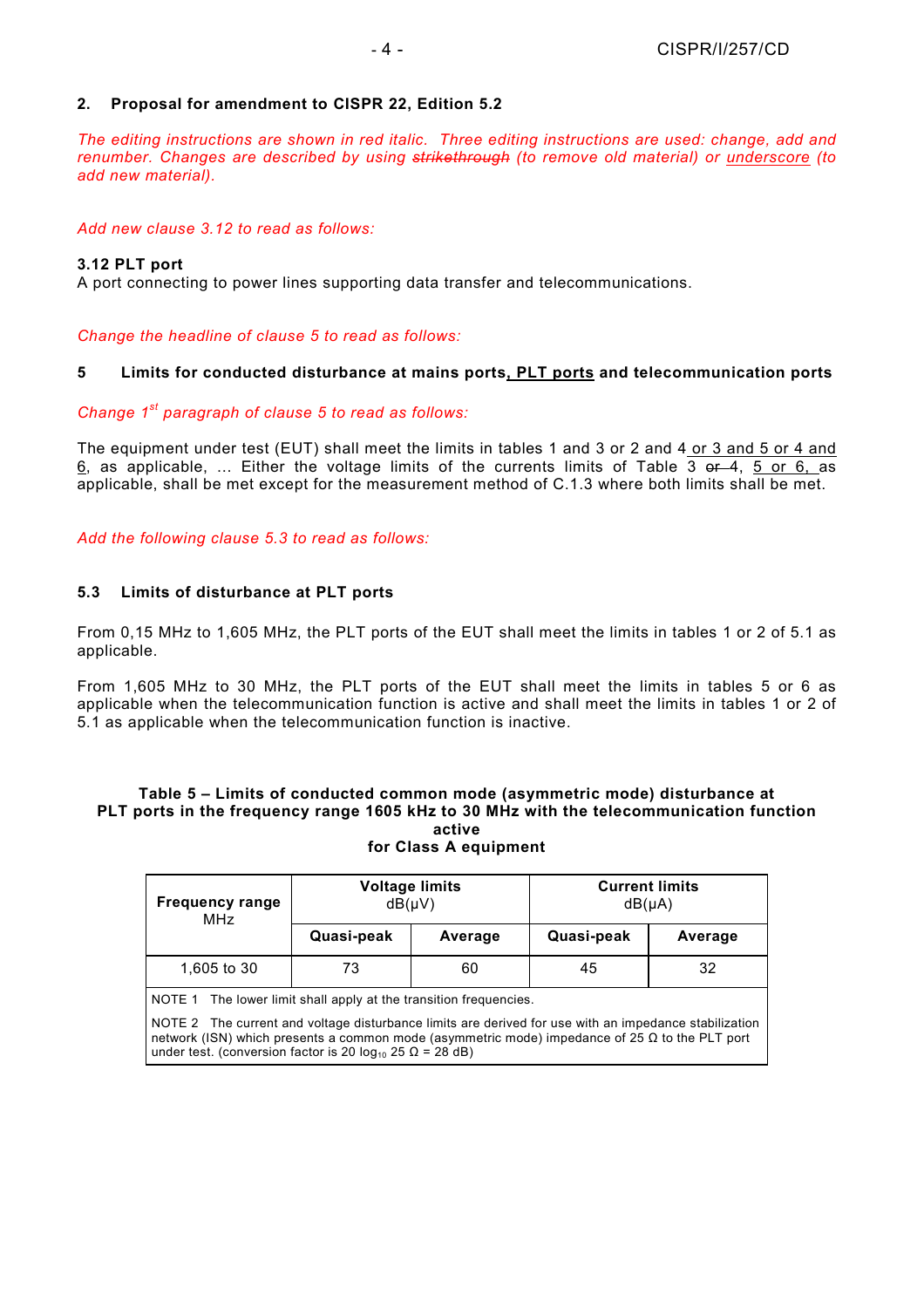**Table 6 – Limits of conducted common mode (asymmetric mode) disturbance at PLT ports in the frequency range 1605 kHz to 30 MHz with the telecommunication function active** 

# **for Class B equipment**

| <b>Frequency range</b><br>MHz                                                                                                                                                                                                                                                          | <b>Voltage limits</b><br>$dB(\mu V)$ |         | <b>Current limits</b><br>$dB(\mu A)$ |         |  |  |
|----------------------------------------------------------------------------------------------------------------------------------------------------------------------------------------------------------------------------------------------------------------------------------------|--------------------------------------|---------|--------------------------------------|---------|--|--|
|                                                                                                                                                                                                                                                                                        | Quasi-peak                           | Average | Quasi-peak                           | Average |  |  |
| 1,605 to 5                                                                                                                                                                                                                                                                             | 56                                   | 46      | 28                                   | 18      |  |  |
| 5 to 30                                                                                                                                                                                                                                                                                | 60                                   | 50      | 32                                   | 22      |  |  |
| NOTE 1 The lower limit shall apply at the transition frequencies.                                                                                                                                                                                                                      |                                      |         |                                      |         |  |  |
| NOTE 2 The current and voltage disturbance limits are derived for use with an impedance stabilization<br>network (ISN) which presents a common mode (asymmetric mode) impedance of 25 $\Omega$ to the PLT port<br>under test. (conversion factor is 20 $log_{10}$ 25 $\Omega$ = 28 dB) |                                      |         |                                      |         |  |  |

*In clause 6, renumber "Table 5 Limits for radiated disturbance of class A ITE at a measuring distance of 10 m" to:* 

"Table 7 Limits for radiated disturbance of class A ITE at a measuring distance of 10 m"

*In clause 6, renumber "Table 6 Limits for radiated disturbance of class B ITE at a measuring distance of 10 m" to:* 

"Table 8 Limits for radiated disturbance of class B ITE at a measuring distance of 10 m"

*Change the headline of clause 9 to read as follows:* 

# **9 Method of measurement of conducted disturbance at mains terminals, telecommunication ports and PLT ports**

*Change 1st paragraph of clause 9.5.1 to read as follows:* 

The mains cable of the unit being measured shall be connected to one artificial mains network (AMN), except when the mains cable connects to a PLT port, then the AMN shall be used only for frequencies between 150 and 1605 kHz and when the telecommunication function is inactive for frequencies between 1605 kHz and 30 MHz. Where the EUT is a system, which.....

# *Change 6th paragraph of clause 9.5.1 to read as follows:*

All telecommunication, PLT and signal ports must be.....

*Change 7th paragraph of clause 9.5.1 to read as follows:* 

If ISNs are used for measurements on telecom ports or on PLT ports for frequencies between 1,605 and 30 MHz when the telecommunication function is active, they shall....

#### *Add to clause 9.5.2, end of the last paragraph, the sentence:*

If PLT devices with integrated mains coupler are used and for compliance tests at frequencies between 1605 kHz and 30 MHz , the mains cable from the PLT port shall be connected to an ISN specified in 9.7.2 when the telecommunication function is active, and not to an AMN.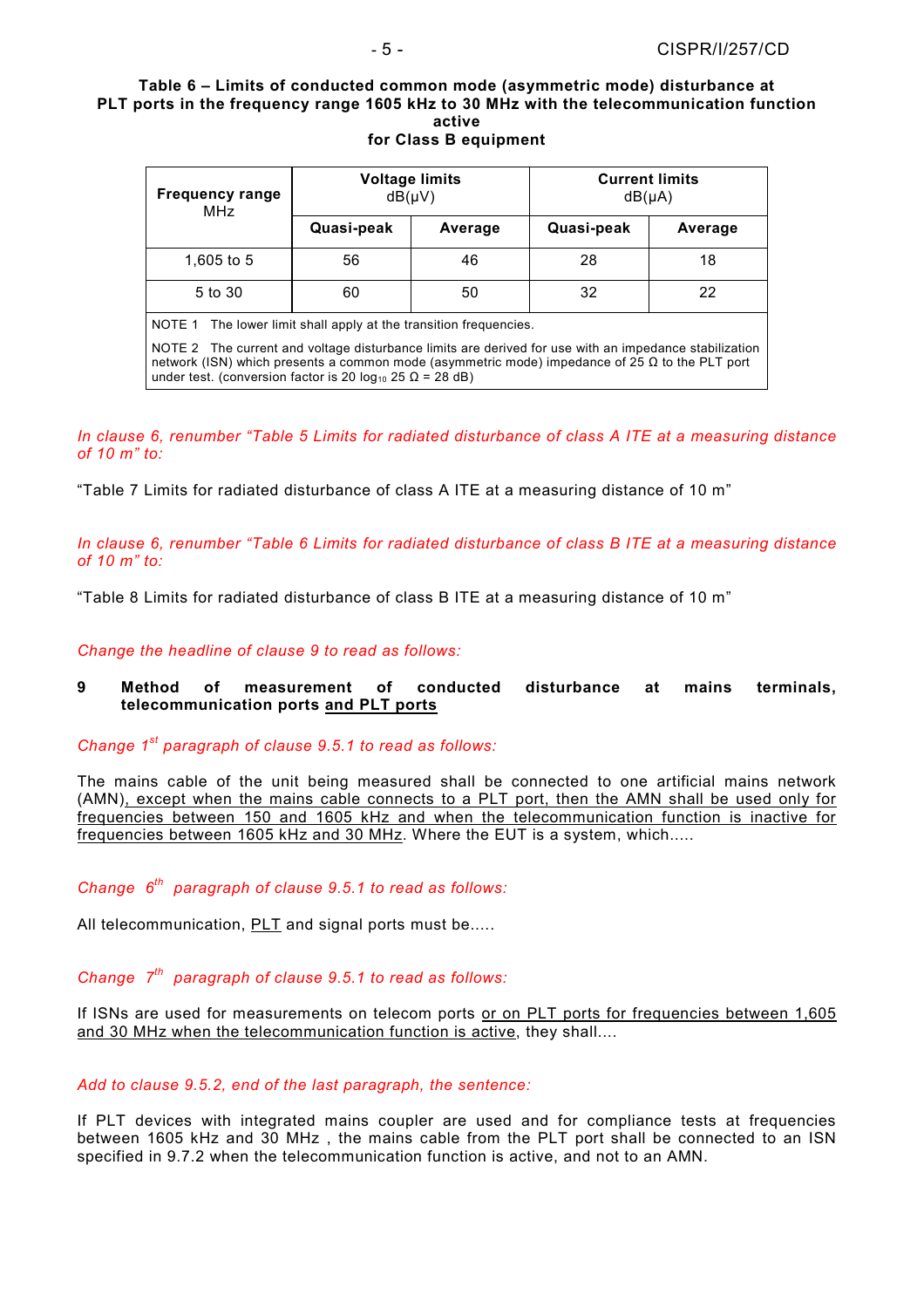# *Add to clause 9.5.3, end of the 2nd paragraph, the sentence:*

If PLT devices with integrated mains coupler are used and for compliance tests at frequencies between 1605 kHz and 30 MHz , the mains cable from the PLT port shall be connected to an ISN specified in 9.7.2 when the telecommunication function is active, and not to an AMN.

# *Add to clause 9.5.4, end of the 2nd paragraph, the sentence:*

If PLT devices with integrated mains coupler are used and for compliance tests at frequencies between 1605 kHz and 30 MHz , the mains cable from the PLT port shall be connected to an ISN specified in 9.7.2 when the telecommunication function is active, and not to an AMN.

# *Add a new clause 9.7 to read as follows:*

# **9.7 Measurement of disturbances at PLT ports**

# **9.7.1 Methods of conformance testing**

For frequencies between 1605 kHz and 30 MHz, the PLT ports of the EUT shall be measured twice: the manufacturer shall demonstrate that the equipment does not exceed the limits of Tables 5 or 6 when tested with an ISN in accordance with 9.7.2 when the telecommunication function is active and does not exceed the limits of Tables 1 or 2 when tested with an AMN in accordance with 9.3 when the telecommunication function is inactive.

For frequencies between 150 kHz and 1605 kHz the manufacturer shall demonstrate that the equipment does not exceed the limits of Tables 1 or 2 when tested with an AMN in accordance with 9.3.

# **9.7.2 Impedance stabilization network (ISN)**

The mains voltage shall be supplied to the EUT via the ISN.

The current probe, if used, shall be mounted on the cable within 0.1 m distance of the ISN. The insertion impedance of the current probe must be 1 Ω maximum, see 5.1 of CISPR 16-1-2

The ISN (calibrated including any and all adapters required to connect to the EUT, the Coupling System and the AE) shall have the following properties in the frequency range of 1,605 MHz to 30 MHz :

- a) The common mode termination impedance shall be 25  $\Omega$  +/- 3  $\Omega$ , phase angle 0° +/- 25°,
- b) The differential mode termination impedance shall be 100 Ω +/- 10 Ω, phase angle  $0^{\circ}$  +/- 25°,
- c) The differential mode transmission loss of the ISN (excluding the Coupling System) shall be  $a_{DISN}$  = 20 log (E<sub>D</sub> / (2 \* V<sub>DISN</sub>)) ≤ 3 dB (The measurement set-up is shown in Figure H.1)
- d) The common mode transmission loss of the ISN (excluding the Coupling System) between the AE port and the measurement port shall be  $a_{CISN} = 20 \log (E_{CISN})/(2 \times V_{CISN})) > 14 \text{ dB}$  (The measurement set-up is shown in Figure H.2)
- e) The longitudinal conversion loss (LCL) of the ISN input (EUT side) shall be 24 dB +/- 1 dB
- f) The attenuation distortion or other deterioration of the signal quality in the wanted signal frequency band caused by the presence of the ISN shall not affect the normal operation of the EUT.
- g) If a voltage port on the ISN is available then the accuracy of the voltage division factor shall be within  $\pm$ 1,0 dB of the nominal value (of - 1 dB for LCL = 24 dB). The voltage division factor is the difference between the voltage appearing across the common mode impedance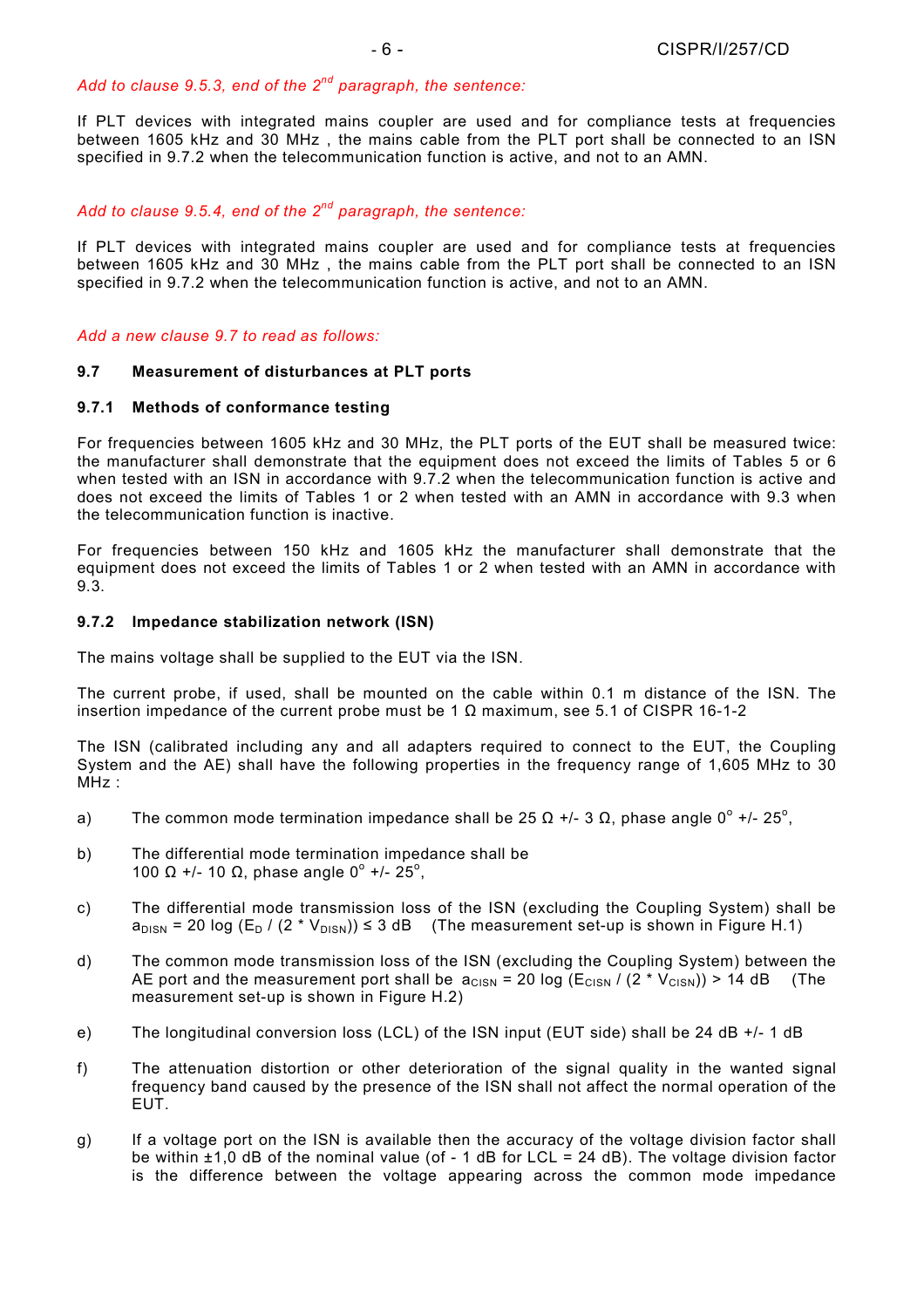presented to the EUT by the ISN and the resulting voltage appearing across a receiver input attached to the measuring port of the ISN, expressed in decibels

h) The attenuation of the Coupling System in conjunction with the ISN, for common mode current or voltage disturbances originating from the AE or from the mains, shall be such that the measured level of these disturbances at the measuring receiver input shall be at least 10 dB below the relevant disturbance limit. The following attenuations are recommended:

The differential mode transmission loss of the Coupling System should be  $a_{DCS}$  = 20 log ( $E_{DCS}$  / (2 \*  $V_{DCS}$ )) 40 dB +/- 6 dB; (The measurement set-up is shown in Figure H.3)

The common mode transmission loss of the coupling System should be  $a_{CCS}$  = 20 log (E<sub>C</sub> / (2 \* V<sub>CCS</sub>)) > 40 dB; (The measurement set-up is shown in Figure H.4)

# *Renumber clause "9.7 Recording of measurements" to:*

"9.8 Recording of measurements"

# *Change the first paragraph of Annex B to read as follows:*

If using a peak measuring receiver to reduce the testing time when performing conducted disturbance measurements at the mains or the telecommunication ports or the PLT ports in the frequency range…

# *Add to clause C.1.1, end of the first paragraph, the sentence:*

For PLT port measurements the ISN according to 9.7.2 shall be used when the telecommunication function is active.

## *Add clause C.1.5 to section C.1 of Annex C, to read as follows:*

#### **C.1.5 Test set up for measuring the common mode disturbance at PLT ports**

The method in C.1.5 shall be used for PLT port conformance tests, the telecommunication function being activated.

- Connect ISN directly to reference ground plane.
- If voltage measurement is used, measure voltage at the RX voltage port of the ISN, correct the rading by adding the ISN voltage division factor defined in 9.7.2
- It is not necessary to apply the voltage and the current limit if an ISN is used. A 50  $\Omega$  load has to be connected to the RX voltage port of the ISN during the current measurement.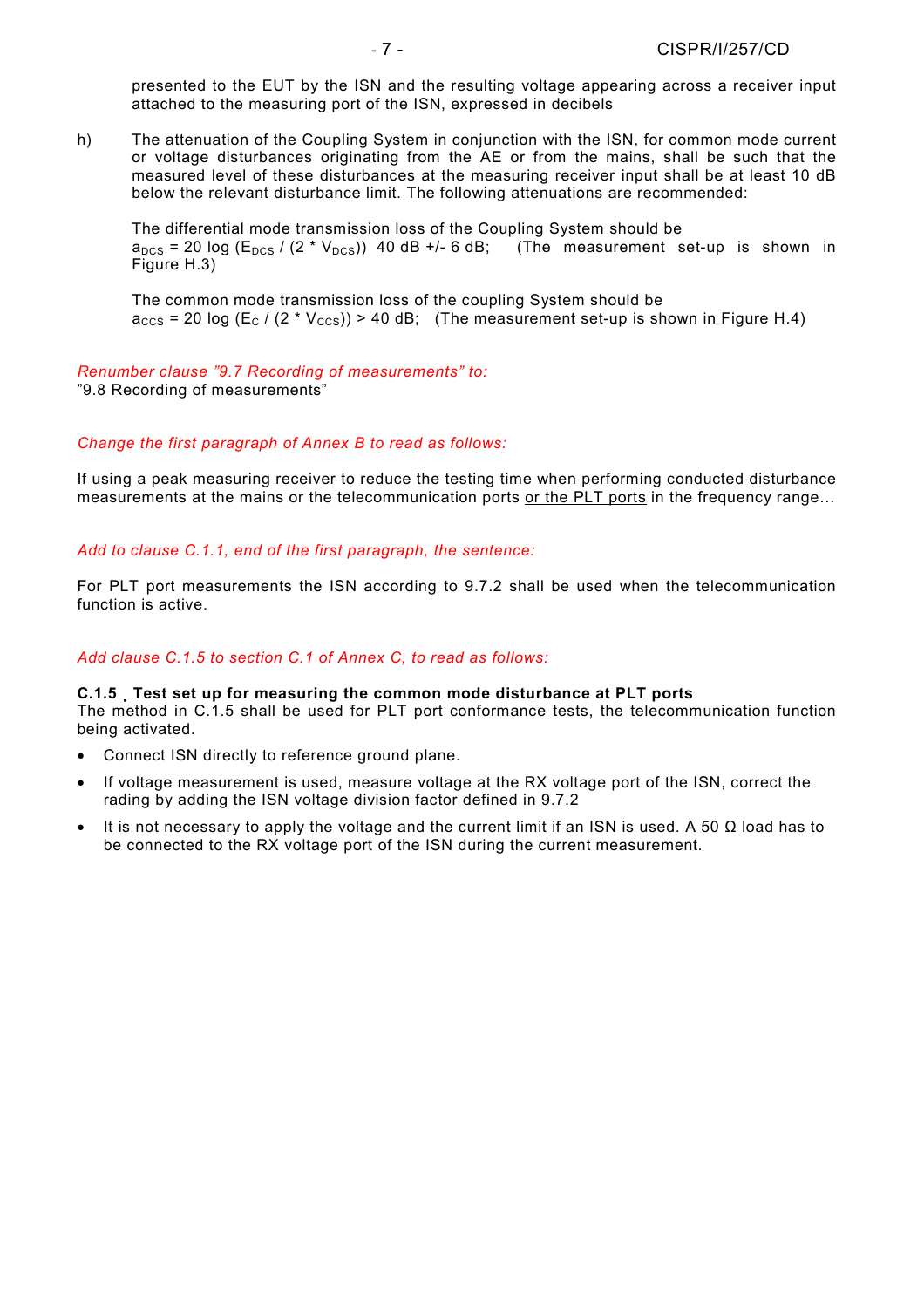



- 1) Distance to the reference ground plane (vertical or horizontal)
- 2) Distance to the reference ground plane is not critical
- 3) Functions of the Coupling set-up:
	- stabilization of the differential mode impedance
	- isolation of the differential- and common mode signal of the AE
	- filtering of the differential- and common mode signal from the mains
- 4) ISN voltage for 1605 kHz and 30 MHz (if applied)

# **Figure C.5: Compliance test set-up for 1605 kHz to 30 MHz when the telecommunication function is active**



- 1) Distance to the reference ground plane (vertical or horizontal)
- 2) Distance to the reference ground plane is not critical
- 3) Functions of the Coupling set-up:
	- stabilization of the differential mode impedance
	- isolation of the differential- and common mode signal of the AE
	- filtering of the differential- and common mode signal from the mains

4) AMN voltage

# **Figure C.6: Compliance test set-up for PLT for 150 kHz to 1605 kHz**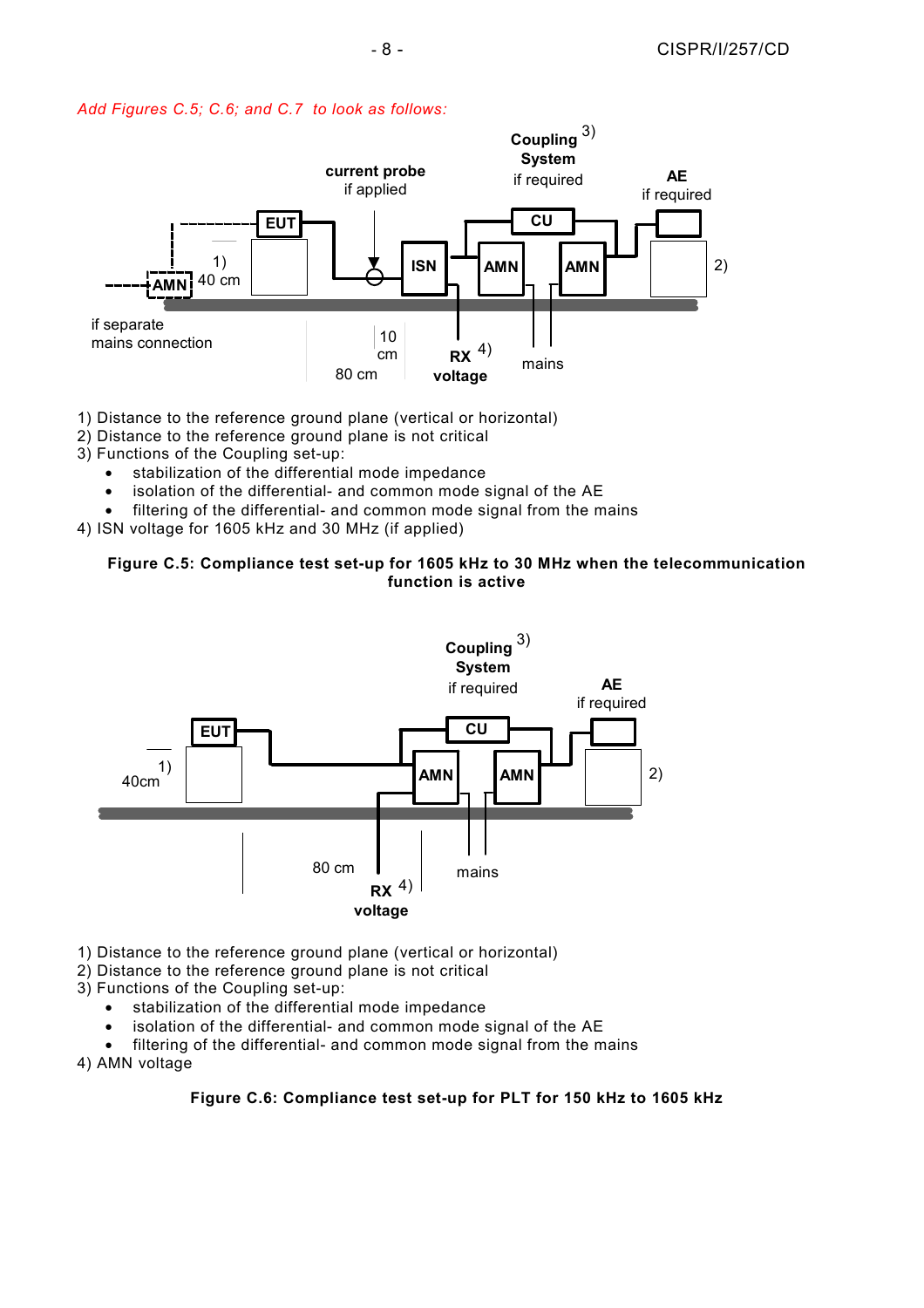

1) Distance to the reference ground plane (vertical or horizontal)

- 2) Distance to the reference ground plane is not critical
- 3) Functions of the Coupling set-up:
	- stabilization of the differential mode impedance
	- isolation of the differential- and common mode signal of the AE
	- filtering of the differential- and common mode signal from the mains
- 4) ISN voltage for 1605 kHz and 30 MHz (if applied)

#### **Figure C.7: Compliance test set-up for PLT devices with separate coupler for 1605 kHz to 30 MHz when the telecommunication function is active**





*Renumber "Figure C.5 - Calibration fixture" to:*  "Figure C.9 - Calibration fixture"

*Renumber "Figure C.6 - flowchart for selecting test method" to:*  "Figure C.10 - flowchart for selecting test method"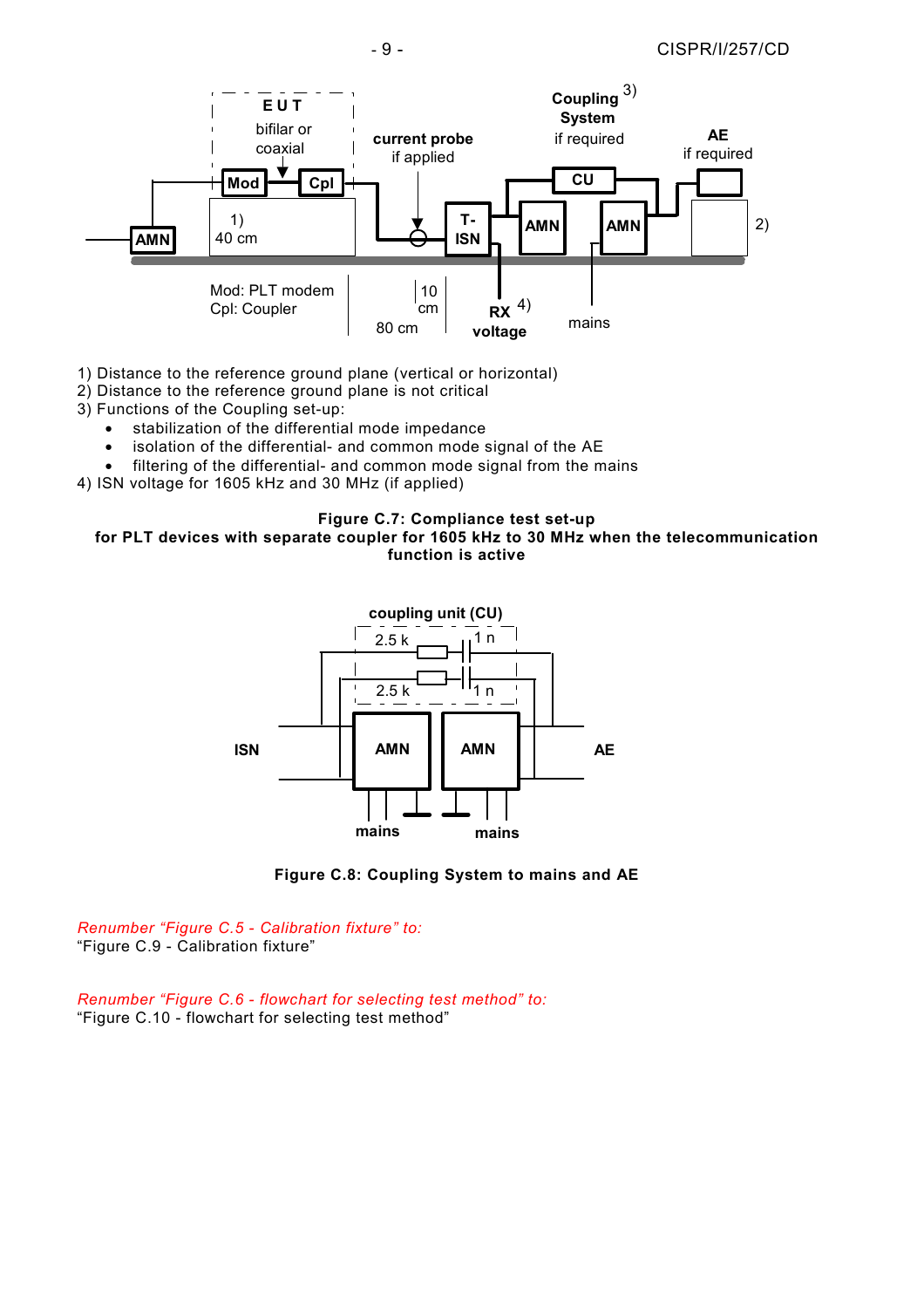*Change "Figure C.10 - flowchart for selecting test method" to look as follow:* 

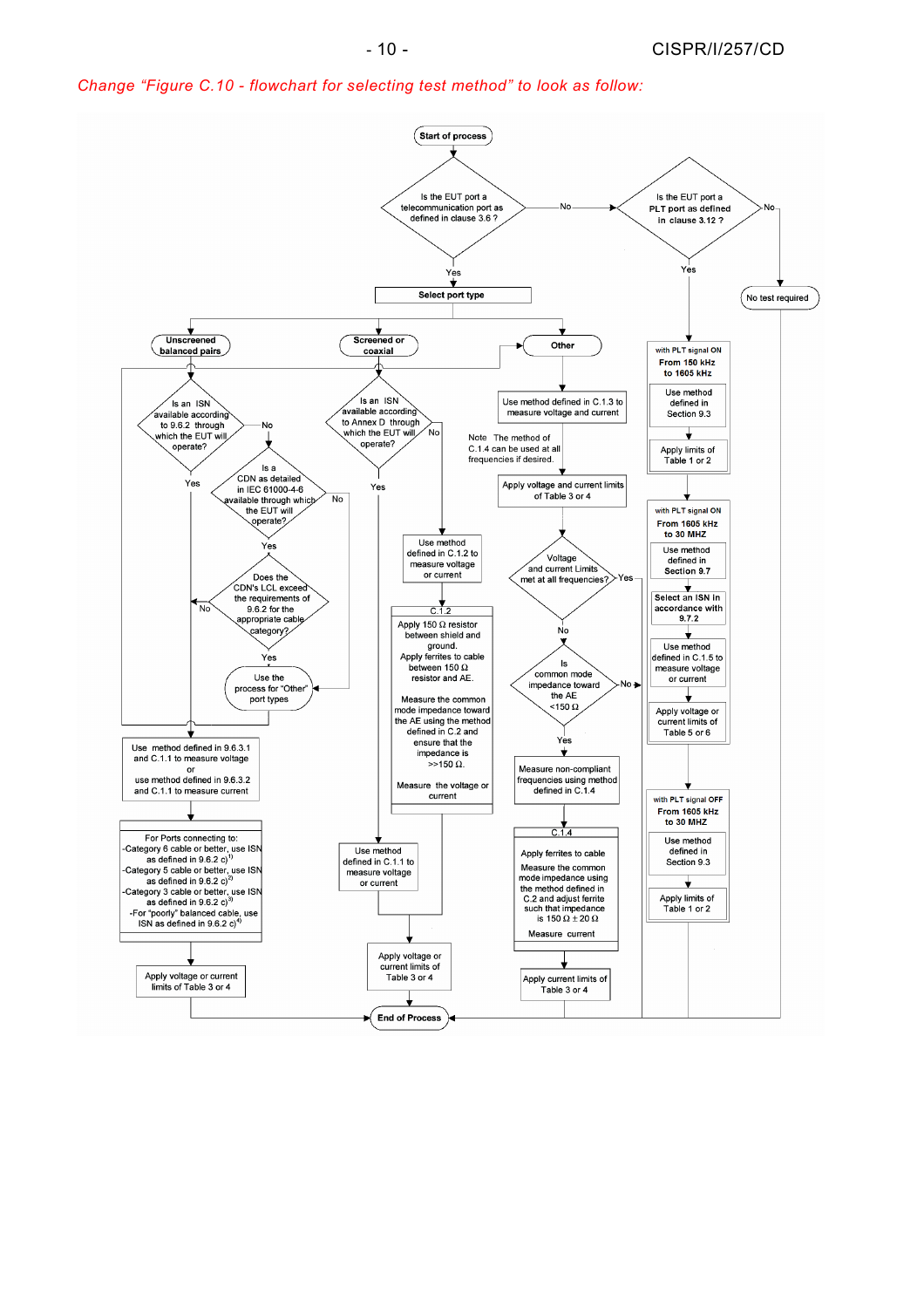*Add new Annex H which reads as follows:*

#### **Annex H (informative)**

# **Measurement set-ups for the characterization of ISN and Coupling System to be used for compliance testing of PLT devices when the telecommunication function is active**







**Figure H.2 Common mode ISN transmission loss measurement set-up** 



**Figure H.3 Differential mode Coupling System transmission loss measurement set-up**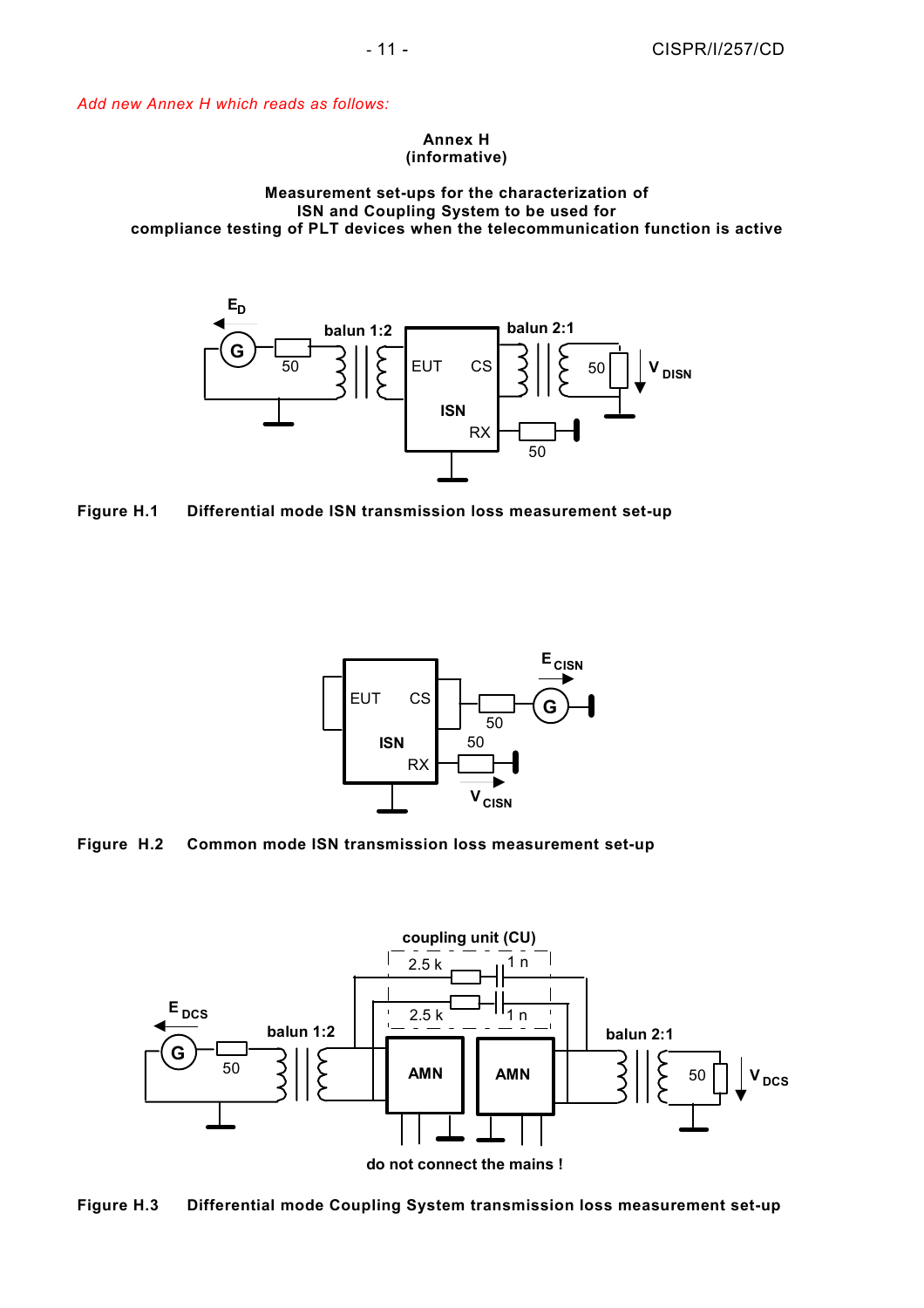

Figure H.4 **Common mode Coupling System transmission loss measurement set-ups**